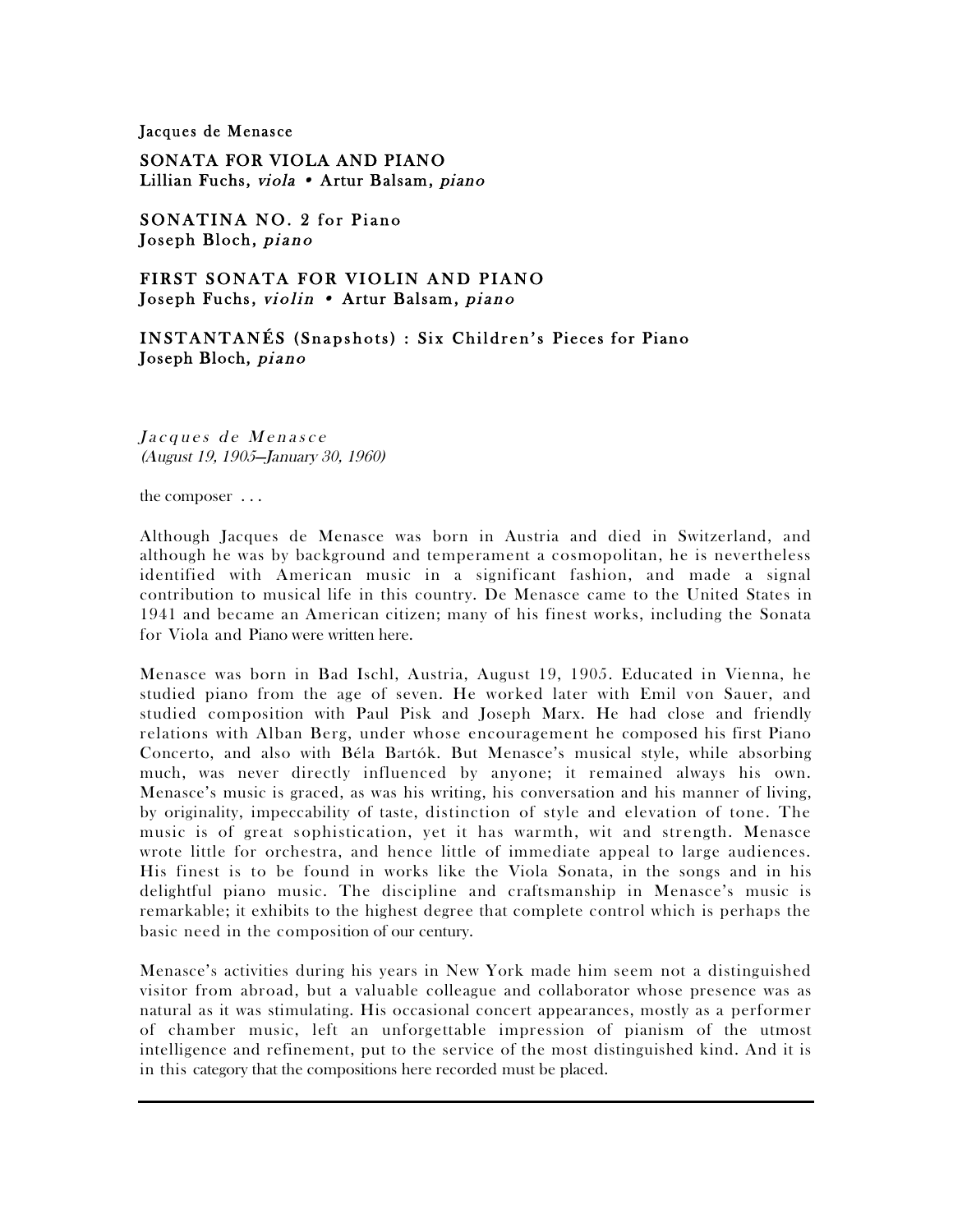the music . . .

The Sonata for "Viola and Piano, completed in March, 1955, was written for Lillian Fuchs, and was first performed by Miss Fuchs and the composer in April of that year. It is a completely realized essay in this difficult medium; because it is so successful and satisfying a piece of chamber music, one forgets that it is also a *tour-de-force*. The Sonata is in one movement, divided into five sections. The most important structural material is presented in the opening seven measures, marked adagio. The adagio movement quickens gradually to *allegro molto*, and subordinate material is introduced. The middle section, *allegro moderato*, is an extended contrapuntal development of a subject derived integrally from the viola line in the seventh measure of the opening. The composer called this section *fugato*, though it is perhaps more ample than this term indicates. A second *allegro* re-states the first one, although not literally, and one tone higher, and the Sonata concludes with an *adagio* that is a truncated evocation of the opening. The form is thus basically simple and regular: A-B-C-B-A; an arch, if one wishes so to designate it.

The texture of the Sonata is extremely rich. The harmonic idiom, as in much of Menasce's music, derives basically from the superposition of perfect and augmented fourths; chords so constructed are handled with remarkable subtlety and variety, so that they sound at times acrid and biting and at other times gentle and veiled. A counterpoint of considerable complexity is woven into this consistently dissonant fabric. There is no triad or simple seventh chord in the work, yet there is also no great effect of dissonance for its own sake. The clue to the work's distinction is perhaps its control, which one senses to be absolute, and its warmth and passion, which bespeak the work of a man both deeply musical and richly human.

The First Sonata for Violin and Piano was composed in 1940, and is dedicated to Menasce's life-long friend, the conductor Edmond Appia. It is in three movements:

1. Espressivo—Allegro 2. Aria 3. Allegro vivo

The first movement opens with a slow introduction foreshadowing the material of the fugal allegro, which is of great brilliance and variety. The technical resourcefulness is impressive, but more impressive is the sense of life, vigor and warmth conveyed by the music. The second movement, a broad Aria, has Hebraic overtones; it is almost folk-like in melodic quality. Here again, the harmonic imagination and the ingenuity of the elaboration give the essentially simple melody a quality of moving eloquence. The third movement is a brilliant and vigorous finale. A twelve-measure chorale makes a surprising, but remarkably effective appearance halfway through the movement, which concludes in a burst of virtuosity.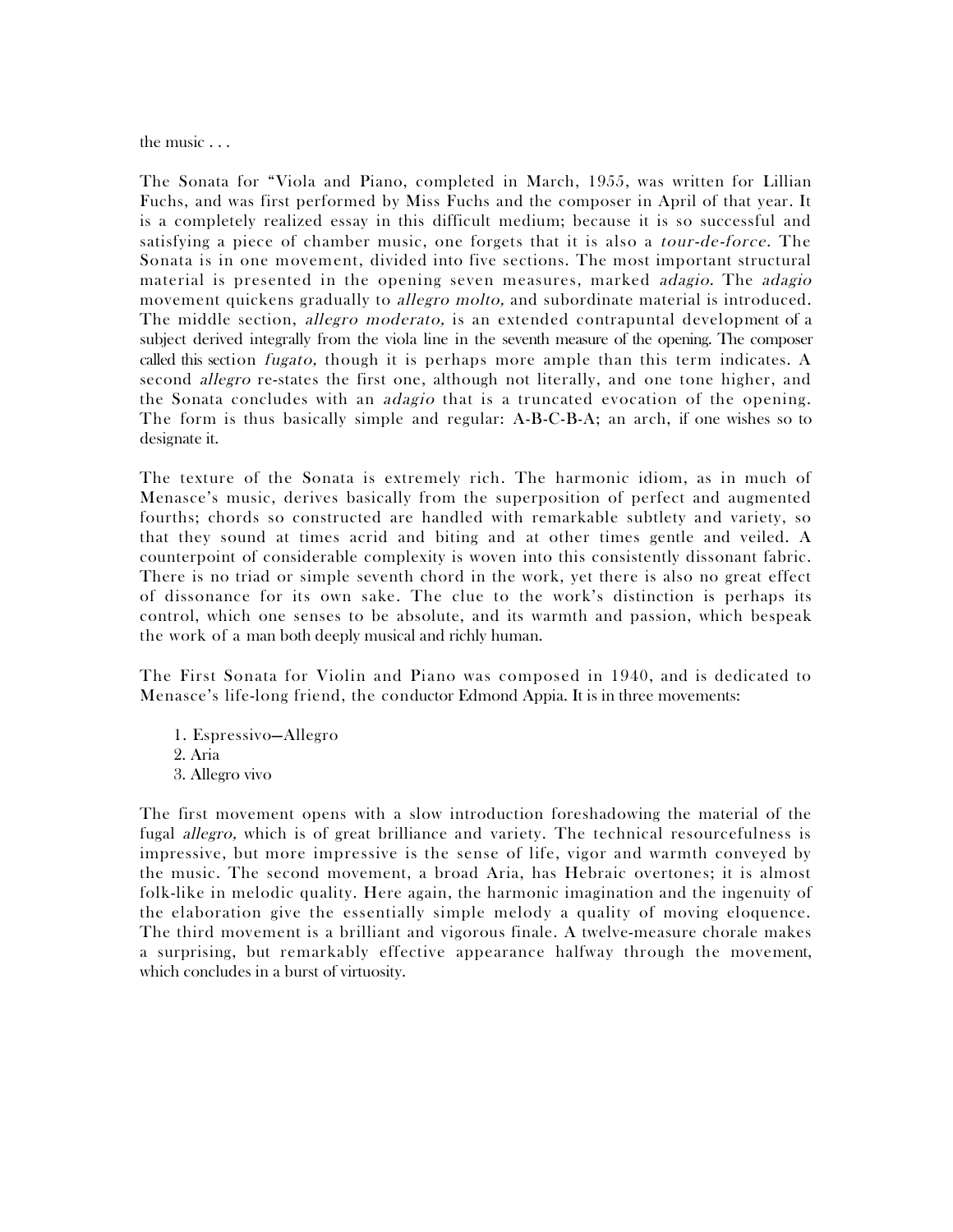The Sonatina Number Two for Piano was written in 1944-45, and is in four short movements:

1. Allegro 2. Scherzo 3. Adagio 4. Vivacissimo

The writing for piano is extremely brilliant, and in a style peculiarly Menasce's own. It is perhaps safe to say that only a pianist of extraordinary gifts would write piano music of just this kind, in which the balance of musical and pianistic attraction is so just. The Sonatina borders, not so much by length, on the territory of the Sonata proper; indeed, many works of less musical consequence have taken the title of Sonata. With all of its sophistication, it is lively, effective and original music, admirably proportioned and designed.

The *Instantanés* (Snapshots) is a set of six *Enfantines* for piano. They are short pieces composed in Gstaad between 1956 and 1959 for the children of some of Menasce's friends. They are among the last works to come from his pen, and represent in miniature the essence of Menasce's art.

The set consists of the following pieces:

1.Le Rondeau de Maria 2.La Promenade de Nicolas 3.La Rengaine de Julo 4.Le Cortége de Catherine 5.Le Rêve de Poppy 6.Le Tricycle d'Olivier

The Instantanés received their first performance at a concert in memory of Jacques de Menasce held at the Maison Francaise of New York University on May 4, 1961, with Joseph Bloch as pianist.

Notes by RICHARD FRANKO GOLDMAN

the performers . . .

JOSEPH FUCHS, a student of the great violin pedagogue, Franz Kneisel, emerged at the age of seventeen as a concert performer of high order. Yet, after a successful European recital tour, his teacher advised the supplementary discipline of symphonic music; so Fuchs walked right into the concertmaster's chair of the Cleveland Orchestra, under Rodzinski. Illness demanded a three-year retirement. A second debut, in New York in 1943, has established Mr. Fuchs as an artist of the violin.